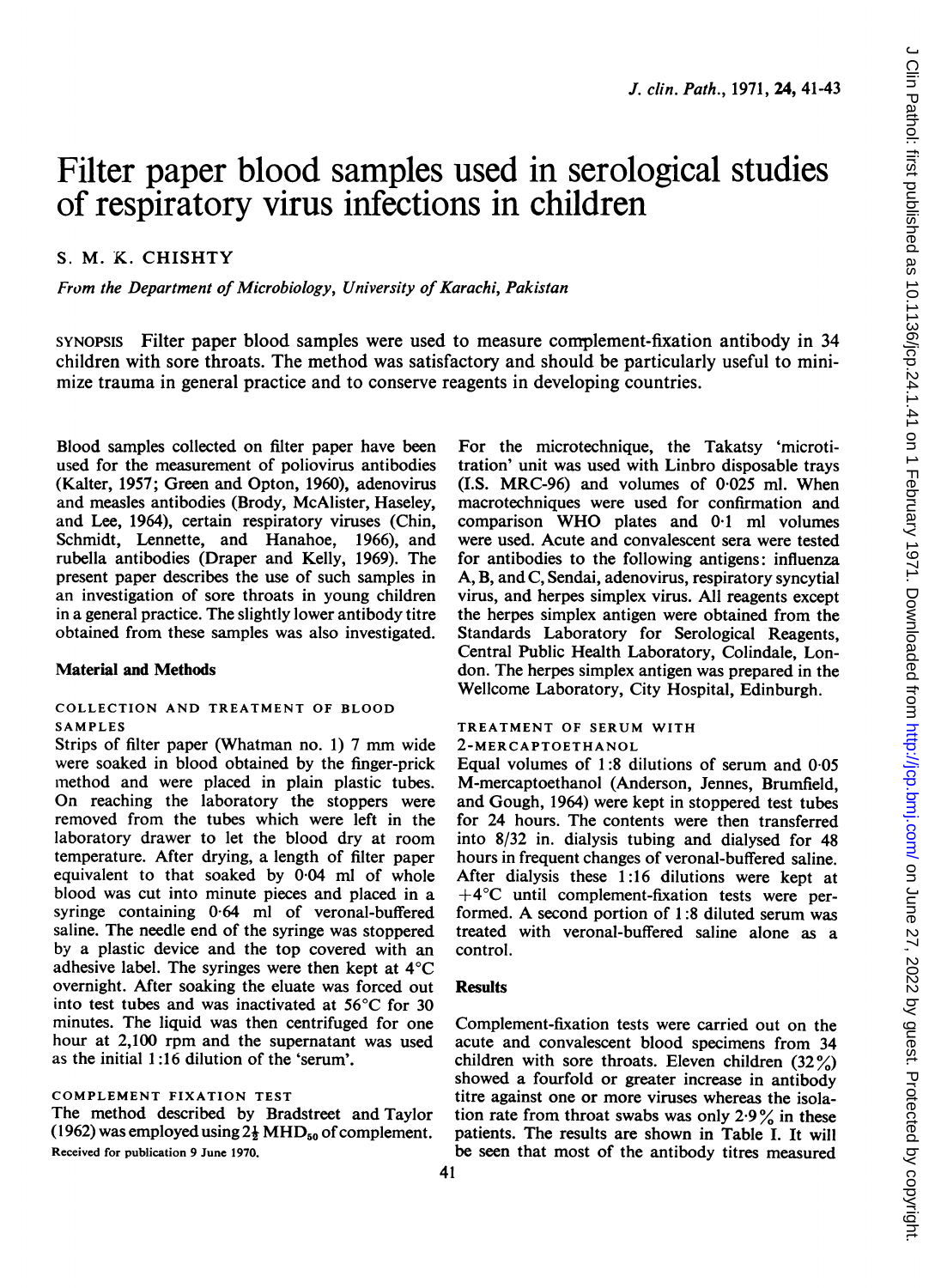by this method are low, suggesting that there is a general mechanical retention of the blood on the filter paper or that the larger 19S molecules adhere to the paper pulp.

To investigate the possible reasons for these low titres, rabbits were immunized to provide an adequate supply of blood. Complement-fixation tests were carried out on the blood from the six rabbits using the microtechnique for serum and filter paper samples and the macrotechnique for serum samples. The results are shown in Table II and confirm that a lower titre is usually obtained from dried blood samples using the microtechnique than from serum samples.

rabbit serum samples were treated with 2-mercaptoethanol. Complement-fixation tests were carried out and the titres were compared with those obtained from untreated serum and filter paper blood samples. The results shown in Table III demonstrate the effect of <sup>2</sup> mercaptoethanol on the IgM fraction depending on the immunization schedule and route of inoculation. There is, however, no relationship between the removal of IgM by 2-mercaptoethanol and the reduction in titre of the filter paper samples. This result suggests that the loss of titre is not due to inactivation or specific mechanical adherence of the 19S antibody by the filter paper. In immunoelectrophoresis studies a weaker line was produced by the blood eluate confirming this suggestion.

| Case No.                                                             | Serum<br>Sample                                                                                                                      | Influenza<br>A        | Influenza<br>B | Influenza<br>C | Sendai                                            |                     | <b>Adenovirus</b>              |            | <b>Respiratory</b><br>Syncytial<br><b>Virus</b> |            | <b>Herpes Simplex</b>  |
|----------------------------------------------------------------------|--------------------------------------------------------------------------------------------------------------------------------------|-----------------------|----------------|----------------|---------------------------------------------------|---------------------|--------------------------------|------------|-------------------------------------------------|------------|------------------------|
| 1                                                                    | Acute                                                                                                                                | ∸                     |                |                |                                                   |                     |                                |            |                                                 |            |                        |
| 2                                                                    | Convalescent<br>Acute                                                                                                                | 16                    | 16             |                | 32                                                |                     | 16                             |            |                                                 |            |                        |
|                                                                      | Convalescent                                                                                                                         | 16                    | 16             |                |                                                   |                     |                                |            |                                                 | 16         |                        |
| 3                                                                    | Acute                                                                                                                                |                       |                |                |                                                   |                     |                                |            |                                                 |            |                        |
| 4                                                                    | Convalescent<br>Acute                                                                                                                |                       |                | 16             | 32                                                |                     | 16                             | 32         |                                                 | 32<br>16   |                        |
|                                                                      | Convalescent                                                                                                                         |                       | 16             | 16             |                                                   |                     |                                |            |                                                 | 64         |                        |
| 5                                                                    | Acute                                                                                                                                |                       |                |                |                                                   |                     |                                |            |                                                 |            |                        |
|                                                                      | Convalescent                                                                                                                         |                       |                | 32             |                                                   |                     |                                |            |                                                 |            |                        |
| 6                                                                    | Acute                                                                                                                                |                       |                |                | 16                                                |                     |                                |            |                                                 |            |                        |
| 7                                                                    | Convalescent<br>Acute                                                                                                                |                       |                | 16             | 16                                                |                     | 32                             |            |                                                 |            |                        |
|                                                                      | Convalescent                                                                                                                         |                       |                |                |                                                   |                     |                                |            |                                                 | 128        |                        |
| 8                                                                    | Acute                                                                                                                                | 16                    |                |                | 16                                                |                     |                                |            |                                                 |            |                        |
|                                                                      | Convalescent                                                                                                                         | 16                    |                |                |                                                   |                     | 32                             |            |                                                 |            |                        |
|                                                                      |                                                                                                                                      |                       |                |                | 16                                                |                     |                                |            |                                                 |            |                        |
|                                                                      | Acute                                                                                                                                |                       |                |                |                                                   |                     |                                |            |                                                 |            |                        |
|                                                                      | Convalescent                                                                                                                         |                       |                | 32             |                                                   |                     | 16                             |            |                                                 |            |                        |
|                                                                      | Acute                                                                                                                                |                       |                |                |                                                   |                     |                                |            |                                                 |            |                        |
|                                                                      | Convalescent                                                                                                                         |                       | 64             |                |                                                   |                     |                                | 16         |                                                 | 32         |                        |
|                                                                      | Acute<br>Convalescent<br>Results of micro-complement fixation tests on filter paper eluates of blood from patients with sore throats | 16<br>16              | 16             | 16<br>16       | 16                                                |                     | 32                             |            |                                                 | 16         |                        |
|                                                                      | Inoculum<br>Dav 1                                                                                                                    | Day 80                |                | Route          | <b>Rabbit</b><br>Day<br>after<br>Inocu-<br>lation | <b>Blood Eluate</b> | <b>Type of Sample</b><br>Flu B | Flu A      | Serum (Micro)<br>Flu B                          | Flu A      | Serum (Macro)<br>Flu B |
|                                                                      |                                                                                                                                      |                       |                |                |                                                   | Flu A               |                                |            |                                                 |            |                        |
| 9<br>10<br>11<br>Table I<br>$1 - 2 < 16$ .<br><b>Rabbit</b><br>1 & 2 | Influenza vaccine<br>A. Neth/BJh<br>plus adjuvant                                                                                    | As before<br>$0.2$ ml |                | Intradermal    | 92<br>$\mathbf{1}$<br>92<br>$\mathbf 2$           | 128<br>128          | 64<br>32                       | 512<br>256 | 128<br>128                                      | 512<br>128 | 128<br>128             |
|                                                                      | $0.5$ ml                                                                                                                             |                       |                |                |                                                   |                     |                                |            |                                                 |            |                        |
|                                                                      | As above                                                                                                                             |                       |                |                | 92<br>3                                           | 128<br>128          | 256<br>128                     | 512<br>128 | 256<br>64                                       | 256<br>128 | 256<br>128             |
| 3 & 4                                                                | No adjuvant                                                                                                                          | Nil                   |                | Intradermal    | 88<br>4                                           |                     | Herpes Simplex                 |            | <b>Herpes Simplex</b>                           |            | <b>Herpes Simplex</b>  |
| 5&6                                                                  | Herpes simplex                                                                                                                       | Nil                   |                | Intracorneal   | 5<br>92<br>92<br>6                                |                     | 128<br>256                     |            | 512<br>512                                      |            | 512<br>512             |

 $1 - 2 < 16$ .

| <b>Rabbit</b>  | <b>Inoculum</b>                                                           |                       | Route               | Rabbit | Day                                         | <b>Type of Sample</b> |       |                |       |                |       |  |
|----------------|---------------------------------------------------------------------------|-----------------------|---------------------|--------|---------------------------------------------|-----------------------|-------|----------------|-------|----------------|-------|--|
|                | Day 1                                                                     | Day 80                |                     | 2<br>3 | after<br>Inocu-<br>lation<br>92<br>92<br>92 | <b>Blood Eluate</b>   |       | Serum (Micro)  |       | Serum (Macro)  |       |  |
|                |                                                                           |                       |                     |        |                                             | Flu A                 | Flu B | Flu A          | Flu B | Flu A          | Flu B |  |
| 1 & 2<br>3 & 4 | Influenza vaccine<br>A. Neth/BJh<br>plus adjuvant<br>$0.5$ ml<br>As above | As before<br>$0.2$ ml | Intradermal         |        |                                             | 128                   | 64    | 512            | 128   | 512            | 128   |  |
|                |                                                                           |                       |                     |        |                                             | 128                   | 32    | 256            | 128   | 128            | 128   |  |
|                |                                                                           |                       |                     |        |                                             | 128                   | 256   | 512            | 256   | 256            | 256   |  |
|                | No adjuvant                                                               | Nil                   | Intradermal         | 4      | 88                                          | 128                   | 128   | 128            | 64    | 128            | 128   |  |
|                |                                                                           |                       |                     |        |                                             | <b>Herpes Simplex</b> |       | Herpes Simplex |       | Herpes Simplex |       |  |
| 5 & 6          | Herpes simplex                                                            | Nil                   | <b>Intracorneal</b> | 5      | 92                                          |                       | 128   |                | 512   |                | 512   |  |
|                |                                                                           |                       |                     | 6      | 92                                          | 256                   |       | 512            |       | 512            |       |  |